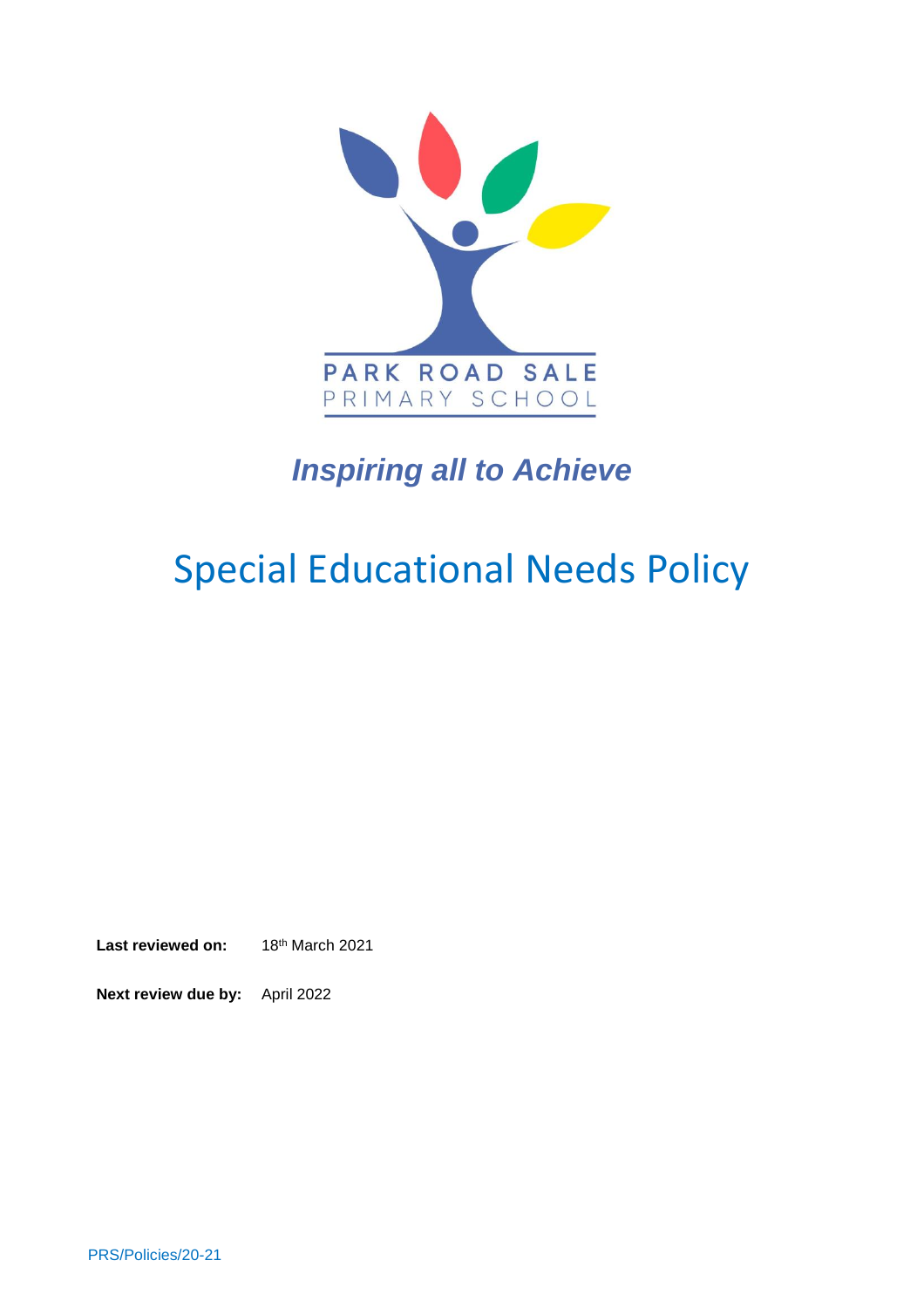# **Contents**

**…………………………………………………………………………………………………………………………….**

#### **1. Aims**

At Park Road Sale Primary School we have an inclusive ethos. We strive to nurture and support every individual child to achieve their best. Our inclusive community encourages children to enjoy learning, have fun, be happy, be respectful and care for one another in a safe and supportive environment.

At Park Road Sale all our staff will have due regard for the Special Needs Code of Practice when carrying out duties towards all pupils with special educational needs and/or disabilities.

#### **2. Legislation and guidance**

This policy and information report is based on the statutory [Special Educational Needs and](https://www.gov.uk/government/uploads/system/uploads/attachment_data/file/398815/SEND_Code_of_Practice_January_2015.pdf)  [Disability \(SEND\) Code of Practice](https://www.gov.uk/government/uploads/system/uploads/attachment_data/file/398815/SEND_Code_of_Practice_January_2015.pdf) and the following legislation:

- Part [3 of the Children and Families Act 2014](http://www.legislation.gov.uk/ukpga/2014/6/part/3), which sets out schools' responsibilities for pupils with SEN and disabilities
- [The Special Educational Needs and Disability Regulations 2014,](http://www.legislation.gov.uk/uksi/2014/1530/contents/made) which set out schools' responsibilities for education, health and care (EHC) plans, SEN co-ordinators (SENCOs) and the SEN information report

This policy also complies with our funding agreement and articles of association.

#### **3. Definitions**

A pupil has SEN if they have a learning difficulty or disability which calls for special educational provision to be made for them.

They have a learning difficulty or disability if they have:

- A significantly greater difficulty in learning than the majority of others of the same age, or
- A disability which prevents or hinders them from making use of facilities of a kind generally provided for others of the same age in mainstream schools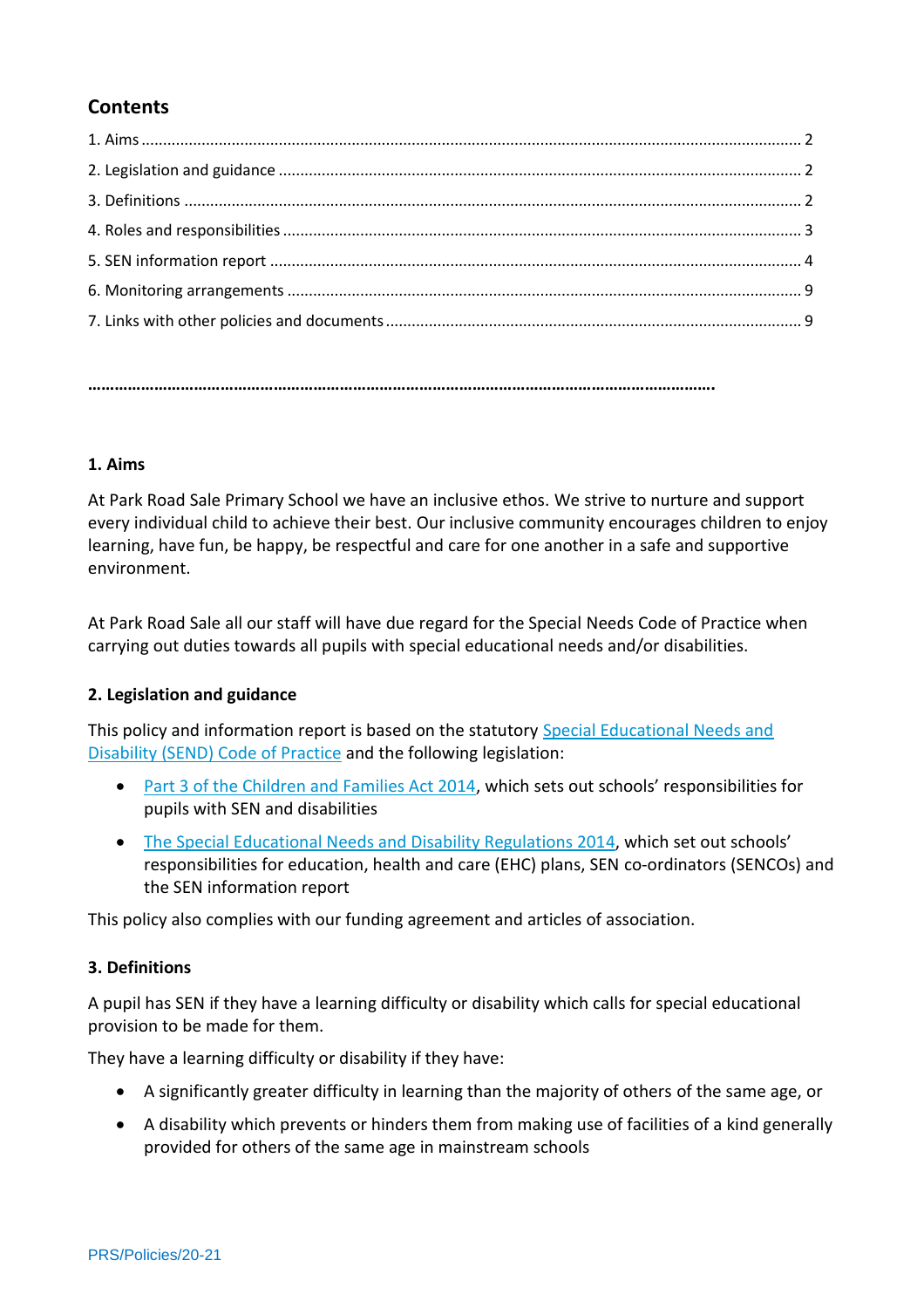Special educational provision is educational or training provision that is additional to, or different from, that made generally for other children or young people of the same age by mainstream schools.

### **4. Roles and responsibilities**

#### **4.1 The SENCO**

The SENCO is Emma Chadwick

The SENCO will:

- Work with the headteacher and SEN governor to determine the strategic development of the SEN policy and provision in the school
- Have day-to-day responsibility for the operation of this SEN policy and the co-ordination of specific provision made to support individual pupils with SEN, including those who have EHC plans
- Provide professional guidance to colleagues and work with staff, parents, and other agencies to ensure that pupils with SEN receive appropriate support and high quality teaching
- Advise on the graduated approach to providing SEN support
- Advise on the deployment of the school's delegated budget and other resources to meet pupils' needs effectively
- Be the point of contact for external agencies, especially the local authority and its support services
- Liaise with potential next providers of education to ensure pupils and their parents are informed about options and a smooth transition is planned
- Work with the headteacher and governing board to ensure that the school meets its responsibilities under the Equality Act 2010 with regard to reasonable adjustments and access arrangements
- Ensure the school keeps the records of all pupils with SEN up to date

#### **4.2 The SEN Governor**

The SEN Governor will:

- Help to raise awareness of SEN issues at governing board meetings
- Monitor the quality and effectiveness of SEN and disability provision within the school and update the governing board on this
- Work with the headteacher and SENCO to determine the strategic development of the SEN policy and provision in the school

#### **4.3 The Headteacher**

The Headteacher will:

- Work with the SENCO and SEN governor to determine the strategic development of the SEN policy and provision in the school
- Have overall responsibility for the provision and progress of learners with SEN and/or a disability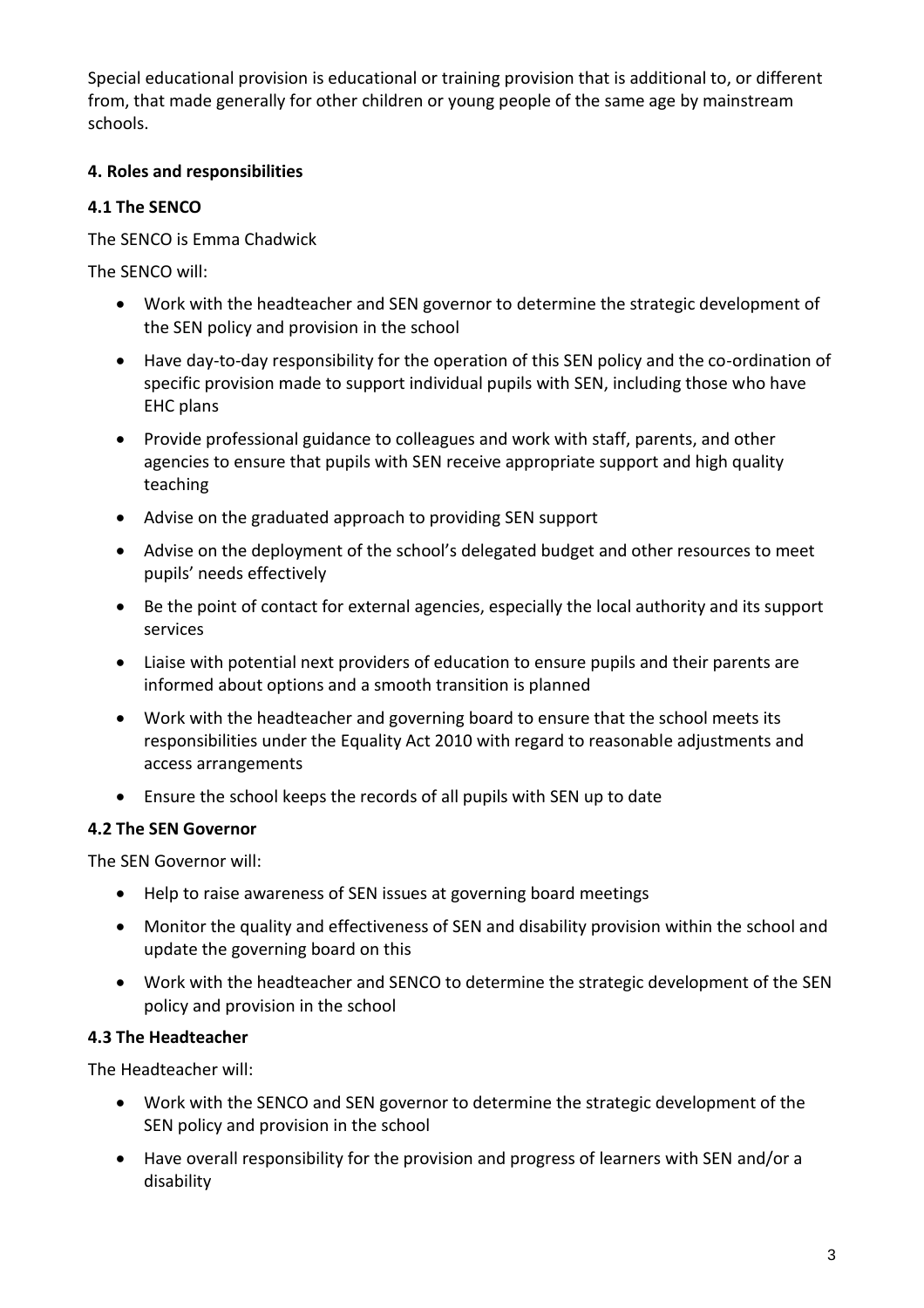#### **4.4 Class teachers**

Each class teacher is responsible for:

- The progress and development of every pupil in their class
- Working closely with any teaching assistants or specialist staff to plan and assess the impact of support and interventions and how they can be linked to classroom teaching
- Working with the SENCO to review each pupil's progress and development and decide on any changes to provision
- Ensuring they follow this SEN policy

#### **5. SEN information report**

The SEN information report provides information for parents on how our school supports children and young people with SEND. The full report can be found on the Trafford SEND Local Offer <https://www.trafforddirectory.co.uk/> and on our website.

# **5.1 The kinds of SEN that are provided for**

Our school currently provides additional and/or different provision for a range of needs, including:

- Communication and interaction, for example, autistic spectrum disorder, Asperger's Syndrome, speech and language difficulties
- Cognition and learning, for example, dyslexia, dyspraxia,
- Social, emotional and mental health difficulties, for example, attention deficit hyperactivity disorder (ADHD),
- Sensory and/or physical needs, for example, visual impairments, hearing impairments, processing difficulties, epilepsy

# **5.2 Identifying pupils with SEN and assessing their needs**

At Park Road Sale children are identified as having SEND through a variety of ways including the following:

- Information from the previous school attended or Early Years Setting
- Liaison with the child's health visitor on entry to nursery
- Information collected on entry into foundation stage from parents and previous settings
- Information gathered as part of the transition between key stages
- Child identified through the school's assessment system as performing below age expected levels
- Concerns raised by parents
- Concerns raised by class teachers and teaching assistants or other adults involved with the child

 Information gathered by other professionals such as the Educational Psychologist or school nurse.

- A health diagnosis through a paediatrician
- $\bullet$  Information gathered from assessments carried out by the SENCO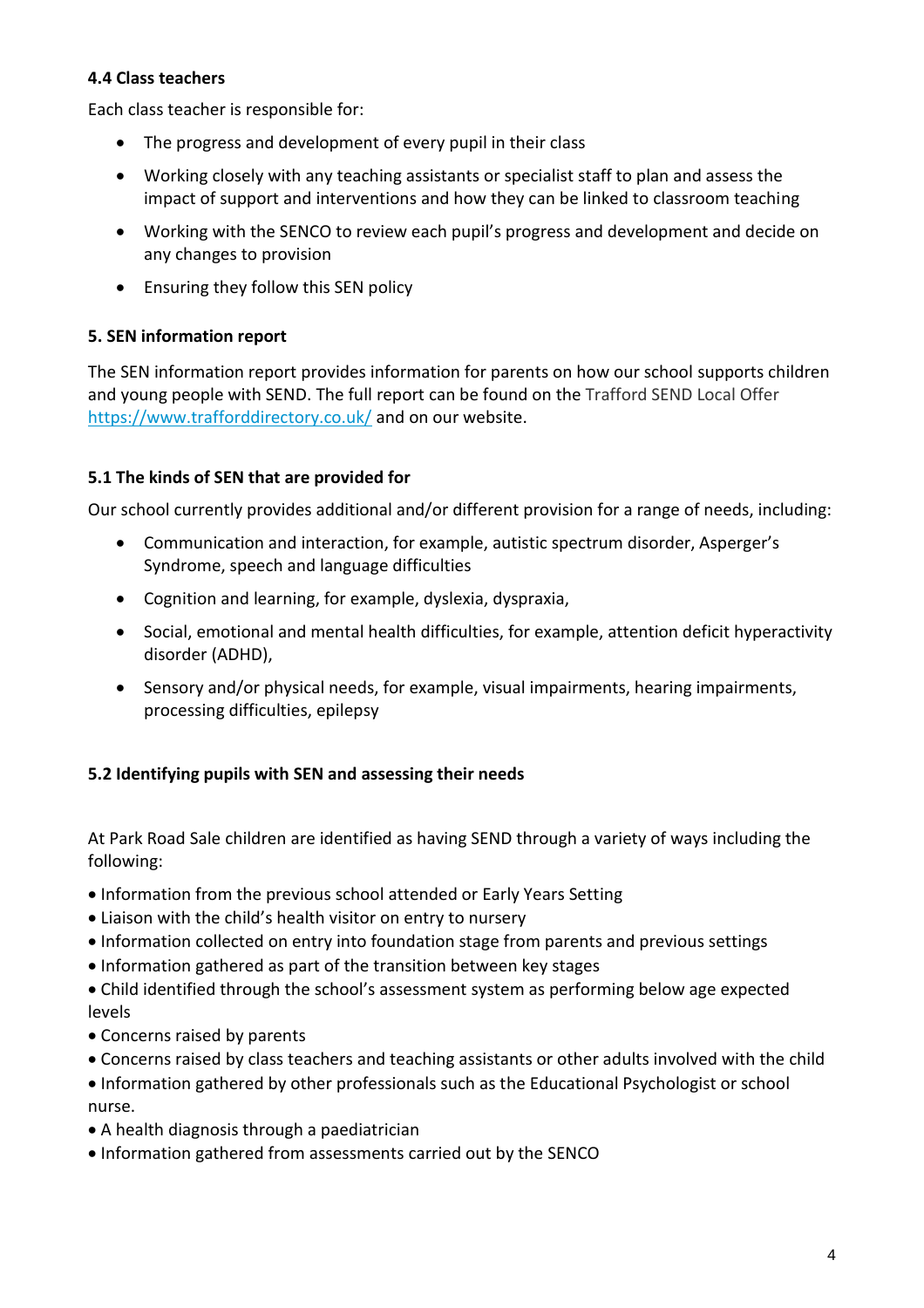Early identification of pupils with a special educational need is very important and is a priority at our school. We have an open door policy at our school and if parents or carers have concerns about their child we encourage them to discuss these concerns with the class teacher. The class teacher will raise these concerns with the Special Educational Needs Co-ordinator (SENCO) At Park Road Sale, the progress of all children is carefully tracked and monitored by both the teaching staff and the Senior Leadership Team (SLT). Those children that are not quite making the progress expected will be given appropriate support or intervention and will have their needs addressed, through differentiated teaching and support from the class teacher and teaching assistants.

When deciding whether special educational provision is required, we will start with the desired outcomes, including the expected progress and attainment, and the views and the wishes of the pupil and their parents. We will use this to determine the support that is needed and whether we can provide it by adapting our core offer, or whether something different or additional is needed.

# **5.3 Consulting and involving pupils and parents**

We will have an early discussion with the pupil and their parents when identifying whether they need special educational provision. These conversations will make sure that:

- Everyone develops a good understanding of the pupil's areas of strength and difficulty
- We take into account the parents' concerns
- Everyone understands the agreed outcomes sought for the child
- Everyone is clear on what the next steps are

#### **5.4 Assessing and reviewing pupils' progress towards outcomes**

We will follow the graduated approach and the four-part cycle of **assess, plan, do, review**.

The class teacher will work with the SENCO to carry out a clear analysis of the pupil's needs. This will draw on:

- The teacher's assessment and experience of the pupil
- Their previous progress and attainment and behaviour
- Other teachers' assessments, where relevant
- The individual's development in comparison to their peers and national data
- The views and experience of parents
- The pupil's own views
- Advice from external support services, if relevant

The assessment will be reviewed regularly.

All teachers and support staff who work with the pupil will be made aware of their needs, the outcomes sought, the support provided, and any teaching strategies or approaches that are required. We will regularly review the effectiveness of the support and interventions and their impact on the pupil's progress.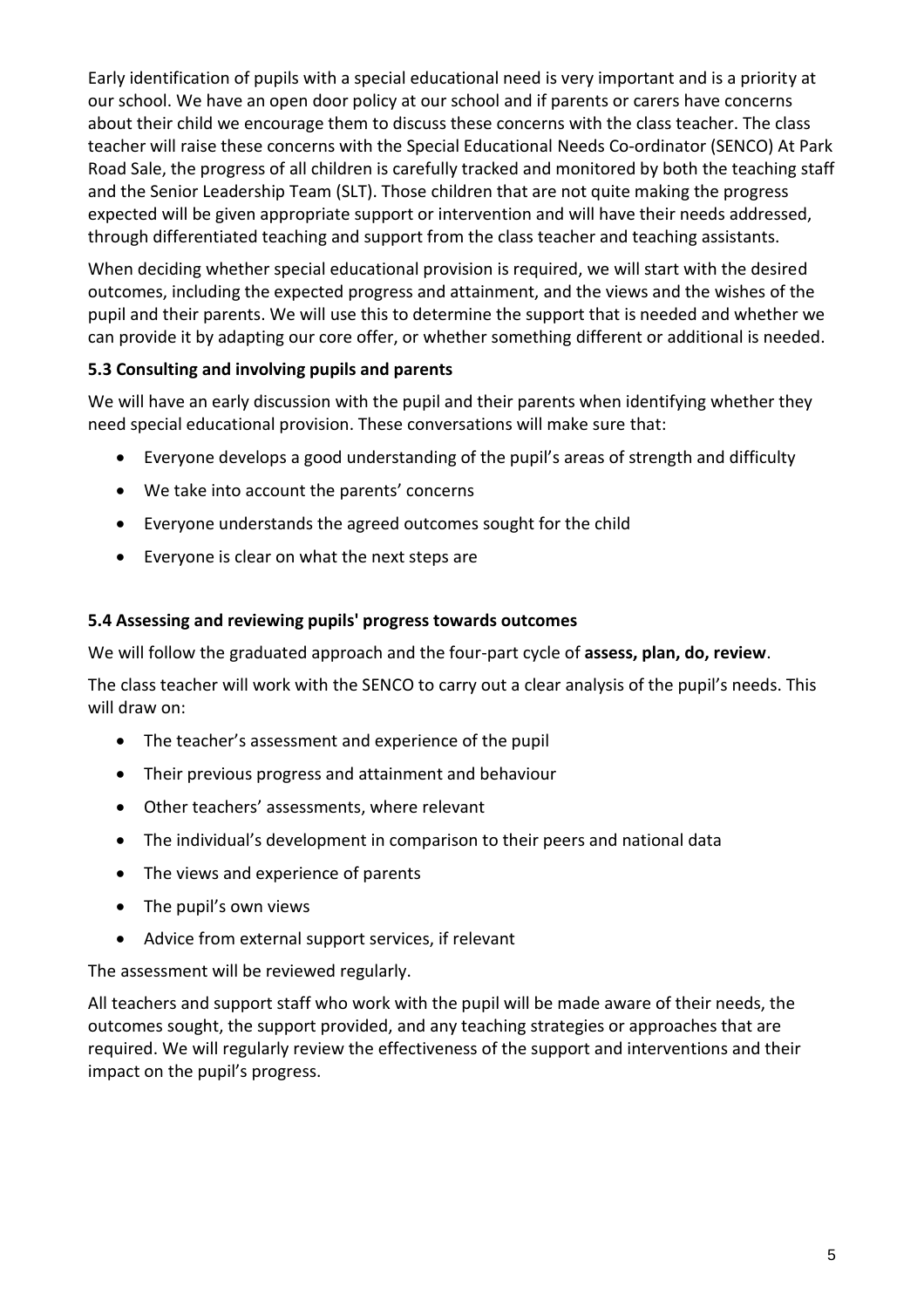#### **5.5 Supporting pupils moving between phases and preparing for adulthood**

At Park Road Sale, we hold 'Open Days' when prospective parents are given a tour of the school. Once a child has been allocated a place at the school there is opportunity for them to look around the school. Parents are also invited to an 'Intake Evening'. There is opportunity at the meeting to meet the SLT team, including the SENCO and the child's future class teacher. Parents also have the chance to visit the classroom and have a look around. The foundation stage teachers also visit the children at their current nursery settings. At the end of the summer the children have opportunity to visit their new classroom and spend time with their new teachers. When a child begins school, parents and children are made aware of the home school agreement. This explains clearly what is expected from school and home.

For children with a special educational need or a disability, we encourage more than one visit so that the child can become familiar with their new environment. We also visit the pupil in their current setting and liaise with teachers who have supported the child. Children throughout the school are given the opportunity to spend a morning in their new class with their future teachers, in the summer term. When a child moves to another school all records are sent securely to the new school and the SENCO will liaise with the SENCO from the new school. The school has developed good links with the local secondary schools. If a child has an EHC plan an 'Annual Review' meeting will be held in the autumn term of their final year at our school. Teachers from the secondary school the child's parents have selected will be invited to the meeting to discuss the progress and future needs of the child. At this meeting a plan will be made to support the smooth transition at the end of the year. At the end of the year all records will be passed securely to the secondary school.

# **5.6 Our approach to teaching pupils with SEN**

Each class teacher regularly monitors and assesses all the children in their class. Lessons are differentiated to meet the needs of all the pupils. Practical equipment and learning aids are used to support children with their learning. Each class teacher plans, assesses and reviews interventions. Intervention plans are monitored regularly by the SENCO.

All our teachers receive training in the different areas of SEN. We have annual training sessions in dyslexia awareness and we consider our classrooms to be dyslexia friendly.

The SENCO monitors and reviews the provision for pupils with SEN throughout the school. She also liaises with the Head teacher, outside agencies, teachers, Governors and parents. The school has an appointed Governor with responsibility for SEN. It is the role of this Governor alongside the Head teacher and SENDCO to ensure that suitable procedures are in place and that provision of a high standard is made for SEN pupils.

#### **5.7 Adaptations to the curriculum and learning environment**

We make the following adaptations to ensure all pupils' needs are met:

- Differentiating our curriculum to ensure all pupils are able to access it, for example, by grouping, 1:1 work, teaching style, content of the lesson, etc.
- Adapting our resources and staffing
- Using recommended aids, such as laptops, coloured overlays, visual timetables, larger font, etc.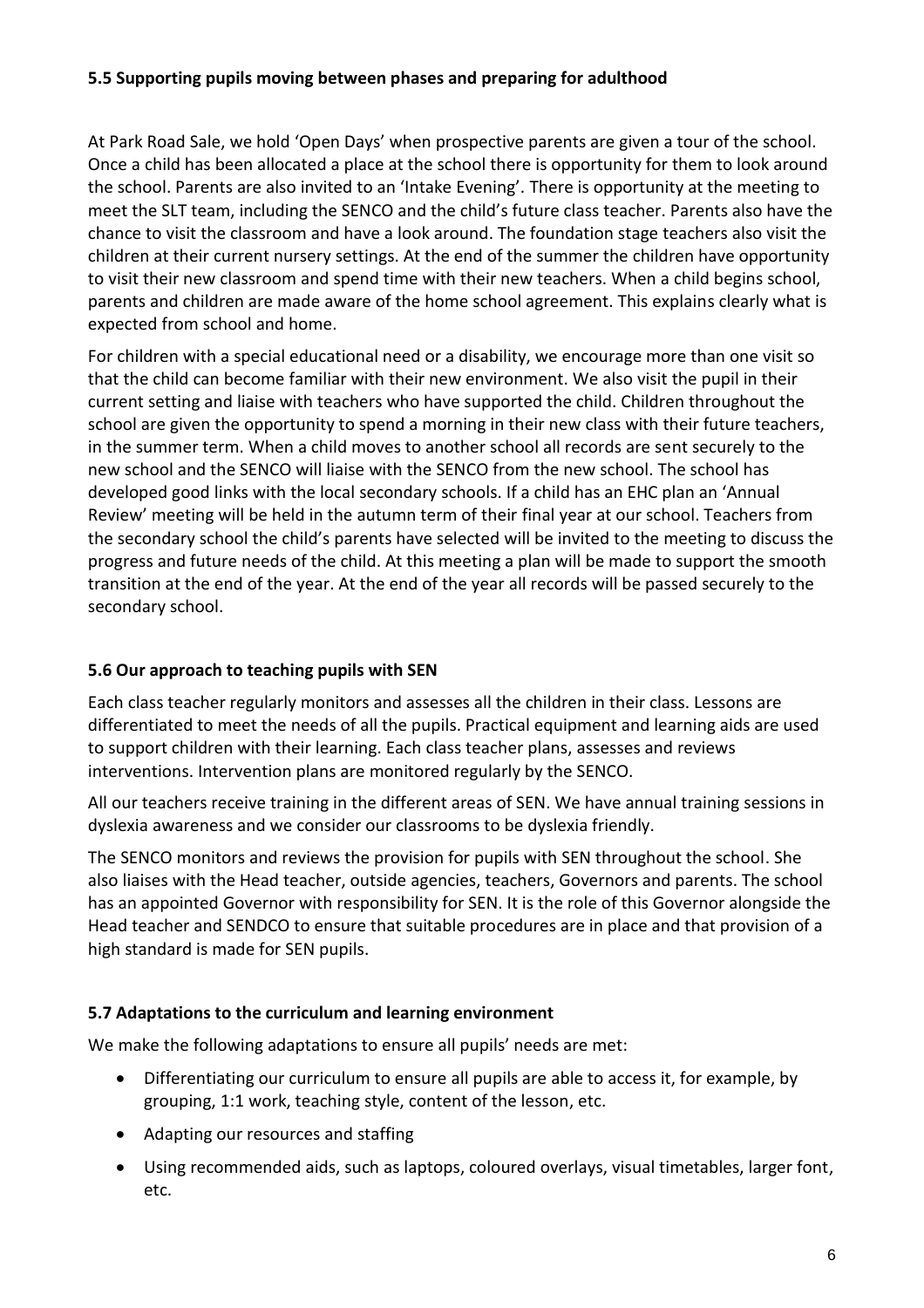Differentiating our teaching, for example, giving longer processing times, pre-teaching of key vocabulary, reading instructions aloud, etc.

#### **5.8 Additional support for learning**

The school has a team of experienced teaching assistants who support children throughout the school. Our teaching lead interventions in areas such as social communication, Lego therapy and play therapy.

The school has links with outside agencies that can be accessed to offer advice and support when necessary. These agencies include:

- Trafford's SEN Advisory Service
- Speech and Language Therapy
- Trafford's Educational Psychology Service
- School Nurse
- Healthy Young Minds (formerly CAMHS)
- Occupational Therapy Service
- Longford Park Outreach Service
- Trafford Sensory Impairment Support Service
- Trafford Parents and Young People's Partnership Service

#### **5.9 Expertise and training of staff**

Our School SENCO, Emma Chadwick, is an experienced SENCO and is a Specialist Leader in Education.

The SENCO is allocated one and a half days a week to manage SEN provision.

Staff training in SEN is coordinated and delivered by the school's SENDCO. Where possible, teachers and teachings assistants attend training relevant to the specific needs of children within our school. Training on dyslexia is delivered annually.

#### 5.10 **Enabling pupils with SEN to engage in activities available to those in the school who do not have SEN**

Park Road Sale is an 'inclusive school'. We believe that all pupils should be able to access all extra curriculum activities, including school trips. The school offers a range of lunchtime and after school clubs which are open to all pupils. Where a child has needs, adaptions may be necessary but would be made with parent and pupil involvement. Risk assessments are undertaken to ensure that activities outside the classroom and school trips are suitable and safe for all pupils. Where a child has specific needs, additional measures are put into place to enable them to participate as fully as possible.

#### 5.11 **Support for improving emotional and social development**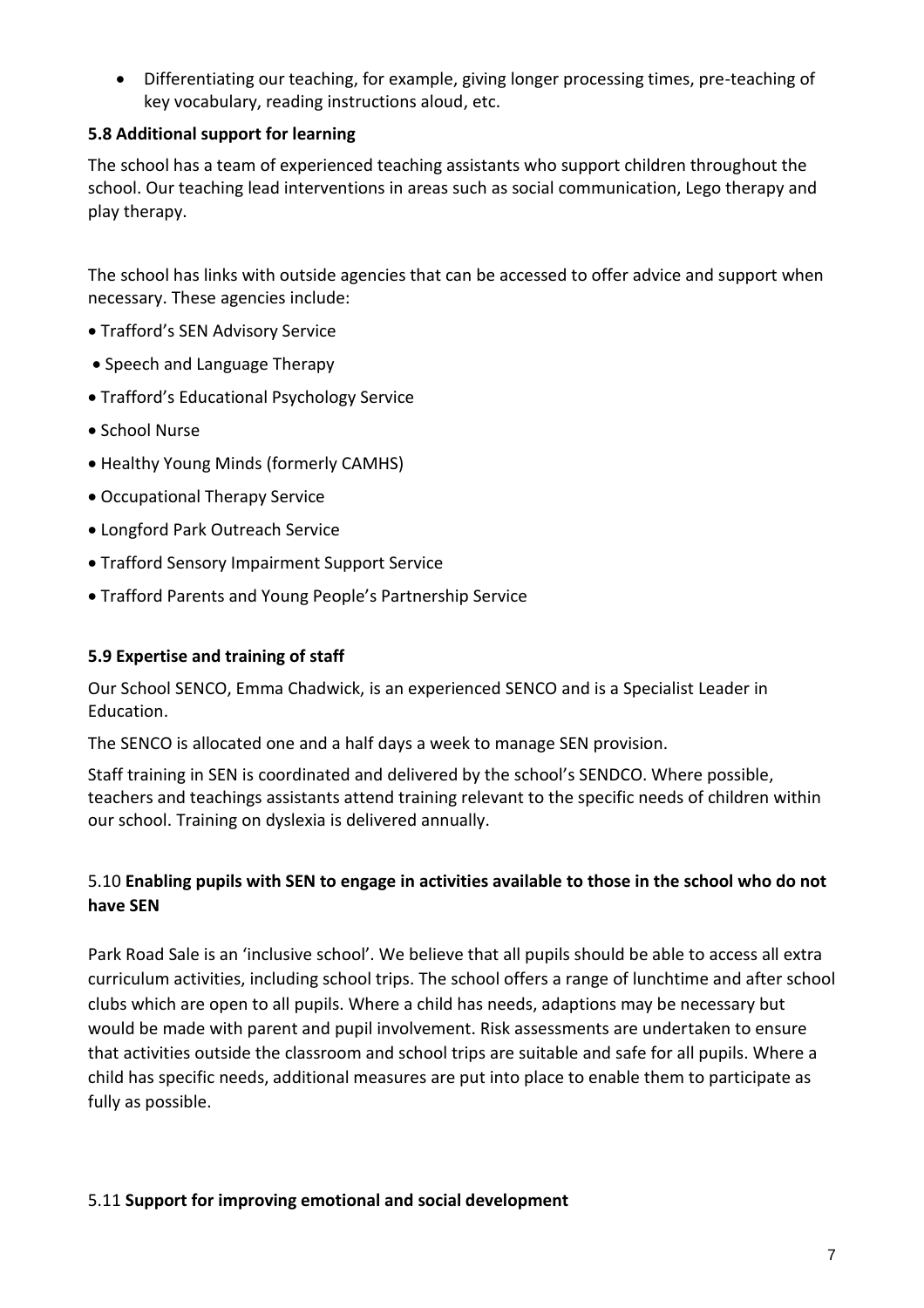The social, emotional and physical wellbeing of pupils is important to all members of staff at our school. Our Head teacher has overall responsibility for safeguarding and all our teachers have taken part in safeguarding training. We address the social and emotional aspects of children's learning through PSHE lessons. Children with specific needs often have targets related to social and emotional wellbeing as part of their support plans. We have support staff who have been trained to lead interventions such as Lego Therapy and Play Therapy.

Individual Health Care Plans are written for children who have medical issues. This plan details exactly what care a child needs in school, how it should be administered and when. It also details the procedures that should be followed in an emergency. Medicines are administered in accordance with our school policy. Our teachers and teaching assistants have undertaken paediatric first aid training. Park Road Sale has a behaviour policy which is designed to promote positive behaviour and is followed by all our staff.

We have a zero tolerance approach to bullying.

#### 5.12 **Complaints about SEN provision**

If a parent has a complaint a meeting will be arranged with the SENCO. The SENCO will involve the Head teacher if necessary. If the complaint cannot be resolved through meetings with the class teacher, SENCO and Head teacher the school's complaints procedure can be used to refer the matter to the governing body.

The parents of pupils with disabilities have the right to make disability discrimination claims to the first-tier SEND tribunal if they believe that our school has discriminated against their children. They can make a claim about alleged discrimination regarding:

- Exclusions
- Provision of education and associated services
- Making reasonable adjustments, including the provision of auxiliary aids and services

#### 5.13 **Contact details of support services for parents of pupils with SEN**

Trafford's 'SEND Local Offer' provides a wide range of information about the support which is available for disabled children and children with special educational in the local area. [www.trafforddirectory.co.uk](http://www.trafforddirectory.co.uk/)

Trafford Parents and Young People's Partnership Service is a support service for parents and carers of children and young adults with special educational needs and disabilities.

#### 5.17 **Contact details for raising concerns**

Our school operates an 'open door' policy and parents and carers are welcome to make an appointment to speak to a member of staff. If you have any concerns regarding your child, the first point of contact should be the class teacher. A meeting with the school SENCO can be arranged to discuss concerns. Appointments can also be made with the Head teacher, Mrs Walmsley, through the school office.